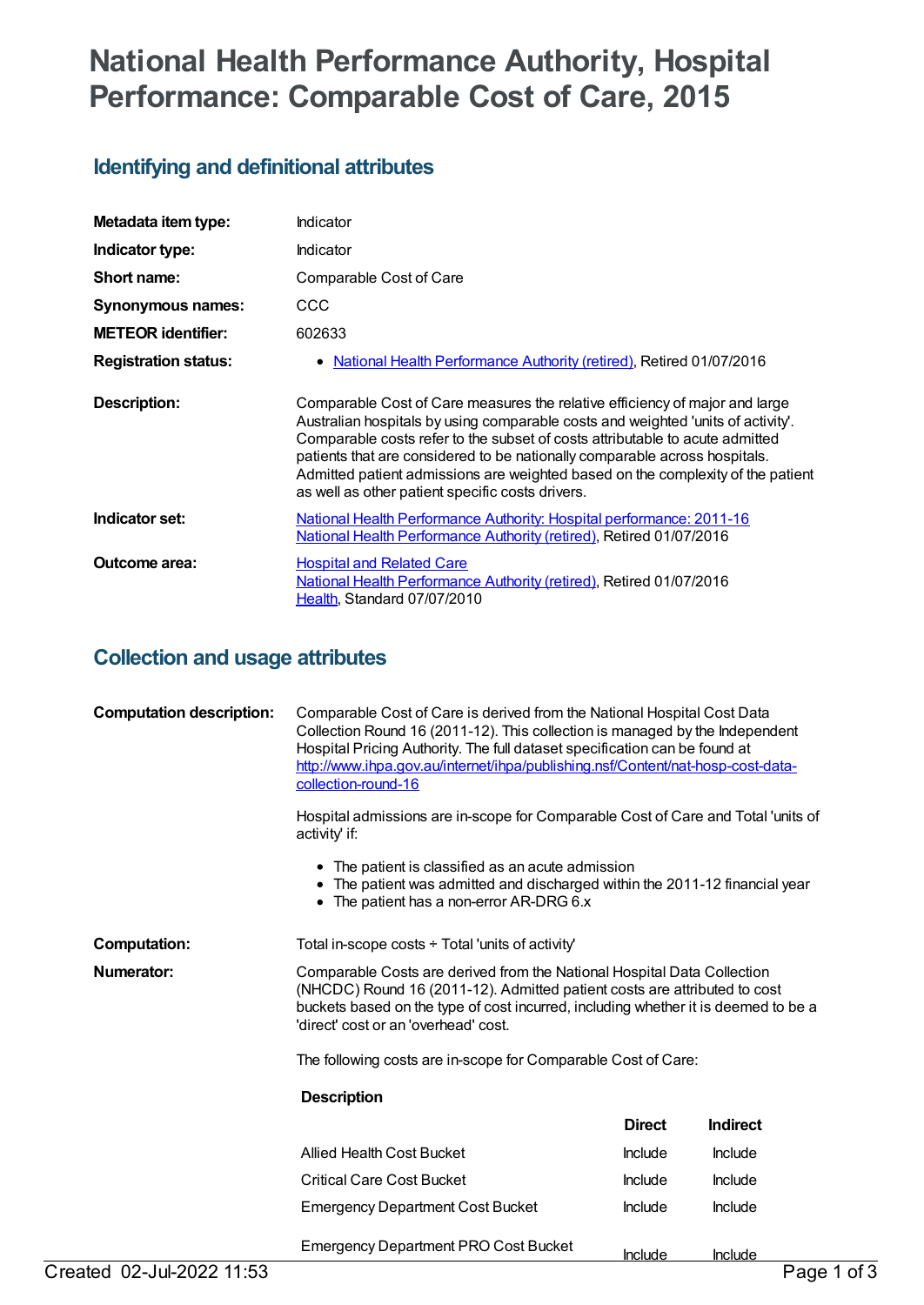| <b>Hotel Cost Bucket</b>                | Include | Include        |
|-----------------------------------------|---------|----------------|
| Imaging Cost Bucket                     | Include | <b>Include</b> |
| Non-Clinical Cost Bucket                | Include | <b>Include</b> |
| <b>Oncost Cost Bucket</b>               | Include | <b>Include</b> |
| <b>Operating Room Cost Bucket</b>       | Include | <b>Include</b> |
| Pathology Cost Bucket                   | Include | <b>Include</b> |
| <b>Pharmacy Cost Bucket</b>             | Include | <b>Include</b> |
| <b>Prosthetic Cost Bucket</b>           | Include | <b>Include</b> |
| Specialised Procedure Suite Cost Bucket | Include | <b>Include</b> |
| <b>Ward Supplies Cost Bucket</b>        | Include | <b>Include</b> |
| Ward (Medical) Cost Bucket              | Include | <b>Include</b> |
| Ward (Nursing) Cost Bucket              | Include | <b>Include</b> |

The following patients (funding sources) are in-scope for Comparable Cost of Care:

- Australian Healthcare agreement
- Private Health Insurance
- Self-funded
- Workers compensations
- Motor vehicle accident insurance
- Other compensation
- Department of Veterans' Affairs (DVA)
- Department of Defence
- Correctional facility
- Other hospital or public authority Reciprocal HCA
- Other
- No charge raised
- $\bullet$  Unknown

#### Emergency Department costs

For patients that are admitted to the hospital through the Emergency Department (ED), the costs incurred during the patients stay in the ED have been added to the costs incurred during the patient's admission.

#### **Private Patients**

|                 | In some instances, private patient costs may not be fully recorded in the hospital's<br>general ledger and subsequently not be accounted for in the NHCDC. To improve<br>the comparability of hospitals with differing private and public patient casemixes,<br>Comparable Cost of Care inflates the costs submitted to the NHCDC based on a<br>hospitals percentage of private patients. This approach models the percentage of<br>private patient costs that are not reported in the general ledger based on analysis<br>of the Hospital Casemix Protocol dataset. |
|-----------------|----------------------------------------------------------------------------------------------------------------------------------------------------------------------------------------------------------------------------------------------------------------------------------------------------------------------------------------------------------------------------------------------------------------------------------------------------------------------------------------------------------------------------------------------------------------------|
| Denominator:    | Indicator: National Health Performance Authority, Hospital Performance: Total 'units<br>of activity', $2011-12$ .                                                                                                                                                                                                                                                                                                                                                                                                                                                    |
|                 | Total 'units of activity' measures the weighted activity units that are in-scope for the<br>Comparable Cost of Care indicator. To enable fair comparisons, admitted patients<br>are weighted based on the complexity of the patient as well as other patient<br>specific cost drivers.                                                                                                                                                                                                                                                                               |
|                 | For the specification for this indicator see:                                                                                                                                                                                                                                                                                                                                                                                                                                                                                                                        |
|                 | /content/index.phtml/itemld/602645                                                                                                                                                                                                                                                                                                                                                                                                                                                                                                                                   |
| Disaggregation: | Hospital                                                                                                                                                                                                                                                                                                                                                                                                                                                                                                                                                             |